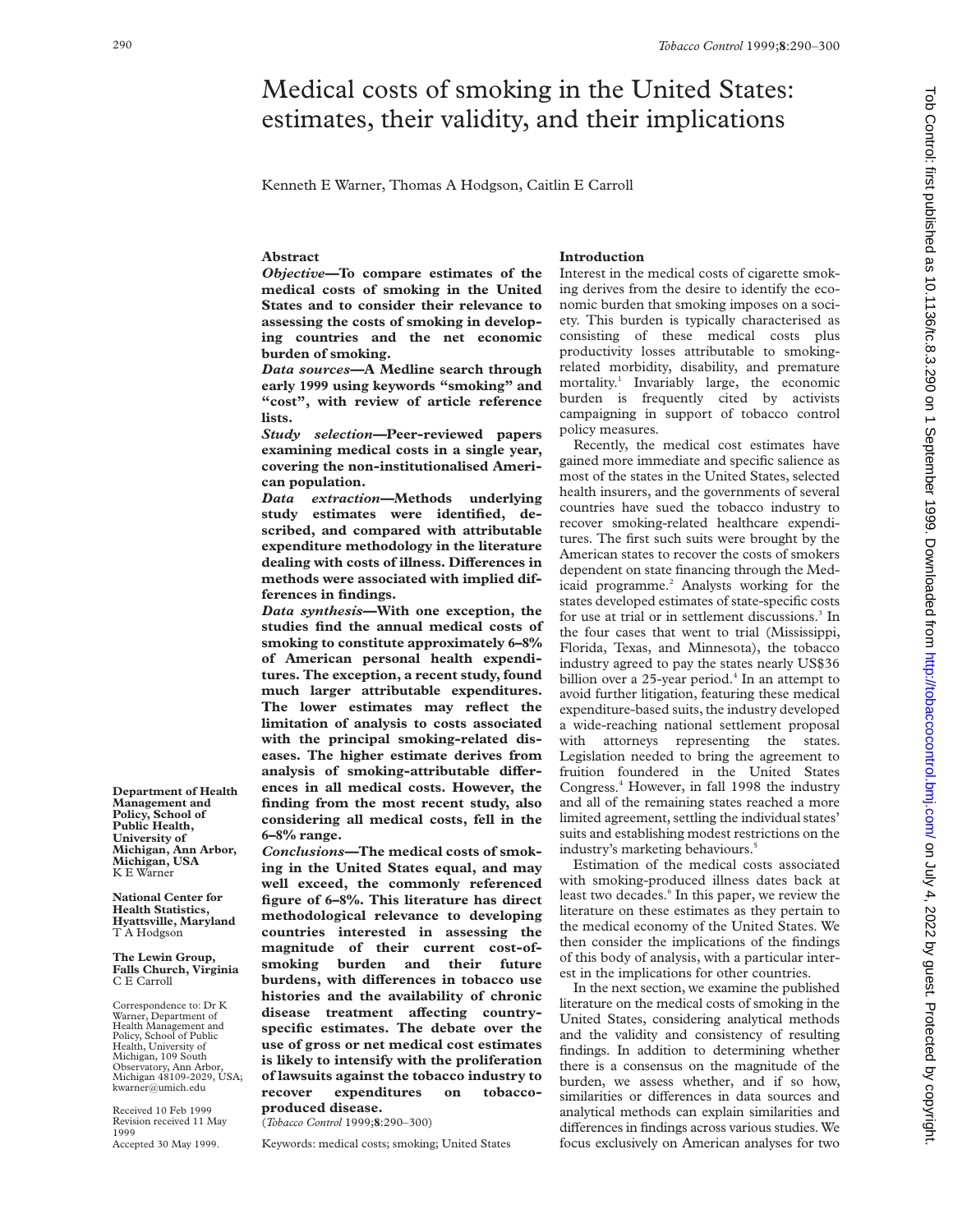reasons. First, the United States is the country with the largest number of peer-reviewed analyses of this issue. Second, comparison of findings across studies requires limiting the analysis to a single country, since, as is discussed in the following section of the paper, differences in smoking histories, population demographics, stage of economic development, and medical care systems may produce differences in the incidence of smoking-produced diseases and in expenditures on smoking-related illnesses.

In the following section, we consider the relevance of the American analyses, methodologically and substantively, to understanding the medical cost burden of smoking in other countries. Of special interest is the case of the developing country that is only now becoming aware that smoking is consuming healthcare resources: how large is that burden likely to be today? How will it change in the future?

The fourth section examines the meaning of the cost-of-smoking estimates in the context of the controversial issue of whether one should calculate the net or the gross costs of smokingproduced illness. Most of the literature reviewed in this paper evaluates the gross costs—all of the expenditures associated with treating diseases attributable to smoking. Other authors have observed, however, that because smokers die younger than nonsmokers on average, smoking should be credited with medical cost "savings." In other words, according to these authors an evaluation of the medical costs of smoking should examine those costs net of the reductions in other, later healthcare costs that many smokers do not live to incur. Which perspective is right? More appropriate is the question, under what circumstances is each perspective correct?

The final section of the paper summarises our principal findings and conclusions.

## **Estimates of the medical costs of smoking in the United States**

METHODS

Using a Medline search and the reference lists from the identified articles, we generated a list of all published studies on the medical costs of smoking in the United States through early 1999, as well as several studies not published in the peer-reviewed literature, such as government reports. We restricted our review to papers that were directly on theme. As such, we excluded a number of studies that, although relating to the medical costs of smoking, either examined costs in a manner not consistent with our interest in medical costs during a single year,<sup>7-10</sup> considered only a subset of smokers, $^{11}$  or used data from another country to develop an American estimate.<sup>12</sup> We further restricted the list to papers published in peer-reviewed scholarly journals, with one important exception: we included a staff report by the former Congressional Office of Technology Assessment (OTA) on the costs of smoking in  $1985$ <sup>13</sup> This analysis is frequently cited in the literature and was subjected to the scrutiny of a distinguished advisory panel and a thorough external peer review. An update and

revision of the OTA study, prepared by staff for Congressional testimony in  $1993$ ,<sup>14</sup> is not included because it was not subjected to comparable peer review. Its unusual findings are described and evaluated, however, because they too have received considerable attention.

Through this search process, we identified six publications that met the criteria for inclusion. We critiqued each of these studies by describing its methods and data sources and evaluating its strengths and limitations. Consideration of the methods and data permitted us to assess the studies' validity. The authors of each study explicitly interpreted their findings in terms of the percentage of personal health expenditures devoted to smokingrelated care, which allowed us to evaluate the consistency of the estimates in terms of the share of health expenditures devoted to smoking-produced disease. Finally, we compared findings across all of the studies, looking for consistent strengths and problems.

There are many unpublished analyses of the medical costs of smoking, as well as peer-reviewed publications that address the issue in a manner diverging from the interests of this paper—for example, evaluating the healthcare costs of smoking to individual smokers<sup>9</sup> or analysing the external costs of smoking<sup>7</sup>). Interested readers are referred to the articles we examine in this paper for descriptions of and references to these additional contributions.

#### FINDINGS, INDIVIDUAL STUDIES

The essential characteristics of each study are presented in table 1, including the smoking-related diseases included, study method, and principal data sources. Here we comment briefly on the methods of each study.

The first paper, published in 1978 by Luce and Schweitzer,<sup>6</sup> used previously reported epidemiological and economic findings to generate its estimate of the cost of smoking. The proportions of the primary smoking-related illnesses caused by smoking were taken from the consensus of a panel of experts at a National Institutes of Health conference, as reported by Boden.<sup>15</sup> These "smoking factors" were then applied to Cooper and Rice's 1976  $cost-of-illness$  estimates,<sup>16</sup> an early application of the pioneering work by  $Rice^{17}$  in evaluating the direct medical and indirect productivity costs of all major categories of disease. The resultant estimate of smoking-related healthcare costs of US\$8.2 billion in 1976 dollars constituted 7.8% of that year's direct medical expenditures in the United States. (See table 2.)

Seven years later, the OTA produced the next major estimate,<sup>13</sup> widely cited for years thereafter. Using estimates derived from the American Cancer Society's cancer prevention study, a six-year prospective study of nearly a million Americans,<sup>18</sup> OTA applied the relative risk of mortality from smoking-induced illnesses to the prevalence of smoking to estimate the number of deaths caused by smoking. A refinement introduced by OTA was the calculation and use of age-specific and sexspecific attributable risks. The attributable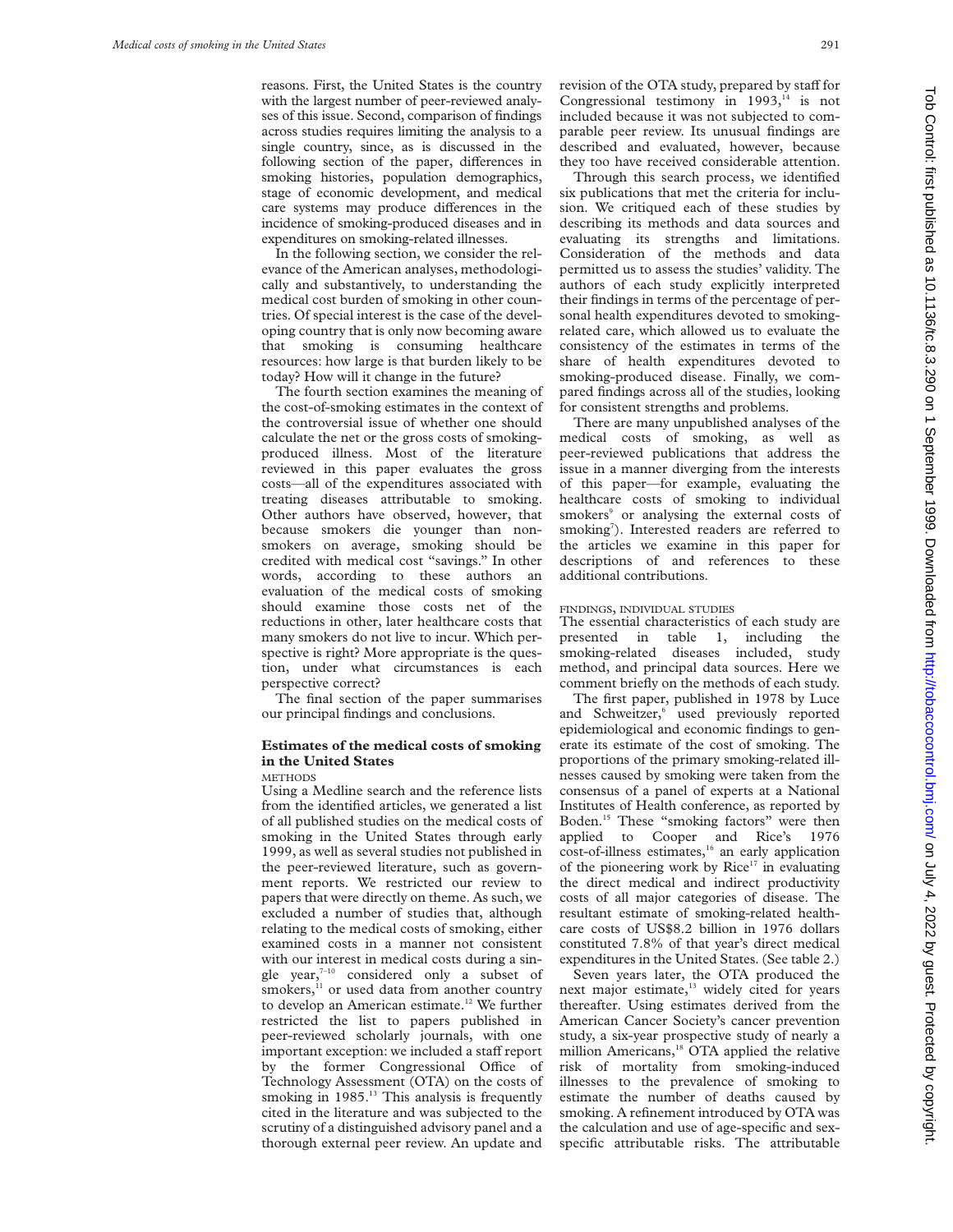*Table 1 Characteristics of American studies of medical costs of smoking*

| Authors                                              | Date of<br>paper | Included disease categories                                                                           | Method                                                                                                                                                                                                                                                                      | Data                                                                                                                                                                                                                                                                 |  |
|------------------------------------------------------|------------------|-------------------------------------------------------------------------------------------------------|-----------------------------------------------------------------------------------------------------------------------------------------------------------------------------------------------------------------------------------------------------------------------------|----------------------------------------------------------------------------------------------------------------------------------------------------------------------------------------------------------------------------------------------------------------------|--|
| Luce and<br>Schweitzer <sup>6</sup>                  | 1978             | Cancer, circulatory system,<br>respiratory system,<br>accidents                                       | Estimated proportion of each disease caused by<br>smoking ("smoking factor") applied to personal<br>health expenditures for neoplasms, circulatory,<br>and respiratory diseases.                                                                                            | Boden's smoking factors applied to Cooper and<br>Rice's estimates of personal health expenditures for<br>neoplasms, circulatory and respiratory diseases.                                                                                                            |  |
| Office of<br>Technology<br>Assessment <sup>13</sup>  | 1985             | Cancer, cardiovascular,<br>respiratory system                                                         | Age, sex, disease specific smoking-related<br>mortality factors applied to age and sex specific<br>personal health expenditures for neoplasms,<br>circulatory, and respiratory diseases.                                                                                    | Smoking factors derived from the ACS 25 state<br>study and NCHS mortality counts, with input from<br>the Framingham study, applied to Hodgson and<br>Kopstein's estimates of personal health<br>expenditures for neoplasms, circulatory and<br>respiratory diseases. |  |
| Rice, Hodgson,<br>Sinsheimer, et<br>al <sup>20</sup> | 1986             | Cancer, circulatory system,<br>respiratory system                                                     | Smokers' age, sex, and health service specific<br>attributable risks of medical care use for<br>neoplasms, circulatory and respiratory diseases<br>applied to personal health expenditures for<br>neoplasms, circulatory and respiratory diseases.                          | Attributable risks of medical care use derived from<br>NHIS smoking supplement applied to Hodgson<br>and Kopstein's estimates of personal health<br>expenditures for neoplasms, circulatory and<br>respiratory diseases.                                             |  |
| Bartlett, Miller,<br>Rice, et al $^{22}$             | 1994             | Heart disease, emphysema,<br>arteriosclerosis, stroke,<br>cancer; also other health<br>status effects | Multi-equation econometric model estimates<br>smoking attributable percentages, controlling<br>for smoking status, medical conditions, health<br>status, and various socioeconomic and<br>demographic factors. Percentages applied to<br>HCFA personal health expenditures. | NMES household survey and NMES medical<br>provider survey; HCFA personal health<br>expenditures by health service type (hospitals, etc).                                                                                                                             |  |
| Miller, Zhang,<br>Rice, et al $^{23}$                | 1998             | Heart disease, emphysema,<br>arteriosclerosis, stroke,<br>cancer; also other health<br>status effects | Probit probability model estimates smoking<br>attributable fractions (SAF), controlling for<br>socioeconomic, demographic, behavioural<br>factors. SAFs applied to state medical<br>expenditures. National expenditures are sum of<br>state expenditures.                   | NMES to estimate national SAFs; BRFSS to<br>estimate state SAFs, HCFA estimated state medical<br>expenditures.                                                                                                                                                       |  |
| Miller, Ernst, and<br>Collin <sup>24</sup>           | 1999             | All (not limited)                                                                                     | Two-equation econometric model estimates<br>medical expenditure SAFs, controlling for<br>socioeconomic, demographic, and behavioural<br>factors. SAFs applied to state medical<br>expenditures. National expenditures are sum of<br>state expenditures.                     | NMES to estimate national SAFs; TUS, BRFSS,<br>CPS, and NMES to construct state-level data set;<br>HCFA estimated state medical expenditures.                                                                                                                        |  |

ACS = American Cancer Society; BRFSS = Behavioral Risk Factor Surveillance System; CPS = current population survey; HCFA = Health Care Financing<br>Administration; NCHS = National Center for Health Statistics; NHIS = national tobacco use supplement of the CPS.

> risks of mortality used by OTA for two of the major disease categories, cardiovascular and neoplasms, differed substantially from those used by Luce and Schweitzer. OTA attributed half as many circulatory deaths to smoking but 60% more deaths among neoplasms. Estimates of the morbidity toll were then made based on this same set of attributable risks. The cost estimate was produced by applying the attributable risks to age-specific and sexspecific cost-of-illness estimates presented by Hodgson and Kopstein.19 The proportion of expenditures attributed to smoking by OTA was similar to the proportion of deaths for neoplasms and circulatory diseases. For respiratory diseases, however, OTA set the attributable risk for expenditures at half that for mortality (24 *v* 48%), believing that the mortality attributable risk was too high. Despite these differences from Luce and Schweitzer's study, the net effect on the overall cost-of-smoking estimate was modest when compared with that of the earlier research because differences by disease offset each other. OTA's estimate of \$21.6 billion in 1985

*Table 2 Estimates of smoking-related expenditures as a percentage of total personal health expenditures, United States*

| Authors                                        | Year of<br>estimate | Estimated smoking-related<br>expenditures (\$ billion) | % of Personal<br>health expenditures |
|------------------------------------------------|---------------------|--------------------------------------------------------|--------------------------------------|
| Luce and Schweitzer <sup>6</sup>               | 1976                | 8.2                                                    | 7.8                                  |
| Office of Technology Assessment <sup>13</sup>  | 1985                | 21.6                                                   | 6.0                                  |
| Rice, Hodgson, Sinsheimer, et al <sup>20</sup> | 1984                | 23.3                                                   | 6.8                                  |
| Bartlett, Miller, Rice, et al <sup>22</sup>    | 1993                | 50                                                     | 7.1                                  |
| Miller, Zhang, Rice, et al <sup>23</sup>       | 1993                | 72.7                                                   | 11.8                                 |
| Miller, Ernst, and Collin <sup>24</sup>        | 1993                | 53.4                                                   | $6.5*$                               |

\*This is the overall weighted average smoking-attributable fraction of expenditures.

dollars represented about 6% of that year's total personal health expenditures. (See table 2.)

A year after the OTA study was released, Rice *et al* <sup>20</sup> refined the attributable risk methodology by basing the estimates on the differential use of hospital and physician care for neoplasms and circulatory and respiratory diseases in the national health interview survey (NHIS) by groups distinguished by age, sex, and smoking status (current, former, never-smoker). These attributable risks were then applied to healthcare expenditures for neoplasms and circulatory and respiratory diseases in Hodgson and Kopstein<sup>19</sup> to calculate the direct medical costs of smoking. The authors thus estimated the medical costs of smoking at \$23.3 billion in 1984 dollars, 6.8% of that year's total personal health expenditures.

In 1993, the OTA presented testimony at a Congressional hearing reporting a much lower percentage of personal health expenditures attributable to smoking.<sup>14</sup> As noted above, we do not include this analysis among the studies formally selected for review because it was not subjected to peer review. We consider it here, however, because its findings have been cited frequently.

In this re-analysis, OTA reported the medical costs of smoking to have been \$20.8 billion in 1990 dollars, or 3.5% of total personal health expenditures. Compared with the finding in OTA's first study,<sup>13</sup> this proportionately lower estimate resulted from OTA's modifying the estimation procedure used in the 1985 analysis. Whereas the previous study had used mortality attributable risks in calculating morbidity costs, the update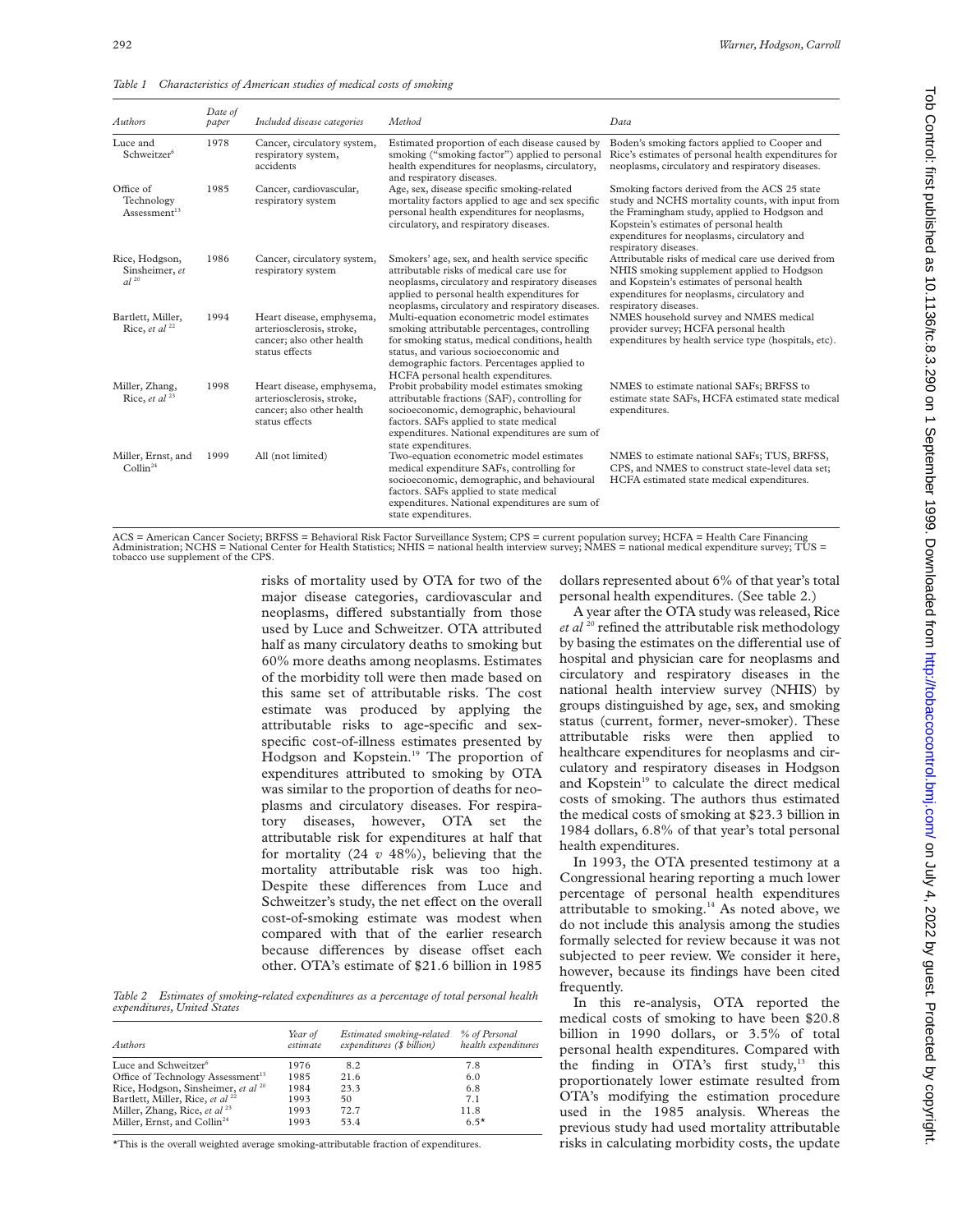used the SAMMEC program (smoking attributable mortality, morbidity, and economic  $costs)^{21}$  to calculate specific "risks" of ill people's using health services dependent on smoking status. SAMMEC incorporated estimates of health service utilisation by ever-smokers and never-smokers in the national health interview survey who were suffering from any of the three major categories of smoking-related chronic disease (cancer, cardiovascular disease, and respiratory disease). However, the program failed to consider smokers' greater likelihood of incurring these diseases (it included only people who had preexisting smoking-related diseases).<sup>21</sup> OTA staff acknowledged the need for some refinements in the SAMMEC model and indicated that an updated estimate of the costs of smoking could be produced once the refinements had been completed, although we are unaware of the existence of such an update. Given this problem, we believe that this re-analysis suffered from a major flaw in its execution.

The following year, Bartlett *et al* <sup>22</sup> published a new estimate of the medical costs of smoking that derived from a model using novel and sophisticated estimation techniques and a database not previously used in cost-ofsmoking estimates, the 1987 national medical expenditure survey. Rather than using the conventional approaches to estimating and then "pricing" attributable risk, the researchers developed a multi-equation econometric model that adjusted smokers' differential use of health care by their risk profiles (controlling for risk factors other than smoking that might differentiate smokers from non-smokers), their overall (self-reported) health status, and their "taste" for utilisation of healthcare services. The last of these was intended to control for the possibility that smokers' and non-smokers' health care utilisation differs for some reason unrelated to either health or smoking status per se and not captured in the controlled risk factors; for example, smokers' personalities might lead them to use less health care than comparably healthy non-smokers. One would not want to attribute to smoking any differences in utilisation and expenditures resulting solely from such "tastes" for health care. By controlling for all these influences, this study focused on the link between smoking and excess health care utilisation, controlling for extraneous factors that might incorrectly inflate uncontrolled estimates of the costs of smoking. Bartlett *et al* concluded that smoking was responsible for \$50 billion in 1993 dollars, or 7.1% of personal health expenditures.

In 1998, with the assistance of a fourth colleague, three of the authors of the Bartlett *et al* study published a new analysis,<sup>23</sup> intended in part to update and correct the original analysis. In this new study, Leonard Miller *et al* estimated 1993 medical costs attributable to smoking at \$72.7 billion, 45% higher than in the previous study. With corrections in the denominator (the total of personal health expenditures covered by the study), the authors concluded that smokingattributable costs equaled 11.8% of personal medical expenditures for that year.

Although the conceptual approach of Miller *et al* was similar to that of Bartlett *et al*, several estimation procedures differed. In particular, rather than using five separate tobacco-related disease equations, as had Bartlett *et al*, Miller and colleagues used a single tobacco-related disease equation. Second, the authors corrected for errors deriving from a software procedure in the original study. The authors also noted three other differences between the two studies' methods. Especially important in explaining the large difference between the two studies' findings, the authors reported, was a mistake in the first study in which the authors failed to consider medical costs associated with smokers' generally poorer health status that are attributable to smoking. Rather, they controlled for health status and compared smokers' expenditures with those of hypothetically otherwise identical non-smokers (with the same profile of risk factors, etc, *including* the same self-reported health status). Miller *et al* have concluded that the study by Bartlett *et al* thereby substantially underestimated the true medical costs of smoking (oral communication with Drs Zhang, Rice, and Max, 15 September 1998).

In 1999, Vincent Miller (no relation to Leonard) and two colleagues published their findings from another econometric analysis of the smoking-attributable fractions (SAFs) of medical expenditures, again using the 1987 national medical expenditure survey (NMES).<sup>24</sup> Using a more direct approach to estimating expenditure SAFs than that used by Leonard Miller *et al*, the new study concluded that \$53.4 billion was spent on smokingrelated diseases in the United States in 1993, based on an overall SAF of 6.5%.

Reasonably consistent with the findings of Bartlett *et al*, this most recent study yielded results well below those of Leonard Miller *et al.* Although the differences have yet to be reconciled, the study by Vincent Miller and his colleagues produced an anomalous finding that may eventually help to explain the difference. Vincent Miller *et al* reported: "In the utilisation model, the hospital SAF is almost twice that of the ambulatory SAF, while in the expenditure model, the relative magnitudes are reversed." The authors interpreted the difference as follows: "These results imply that smokers spend, on average, more than non-smokers on ambulatory visits . . . but spend less per day on hospital stays (less intensive hospital stays)" (page 385). The authors also observed that the utilisation SAFs derived from the NMES data are consistent with those found using national health interview survey data.

We find unconvincing the authors' explanation of why the hospital expenditure SAF should be less than the utilisation SAF. It rests on their assertion that smoking-related hospital stays are less intensive than other hospital stays, indeed far less intensive. In theory, this could result if smoking-related diseases involve much less intensive hospital resource utilisation than do other diseases. Alternatively (or in addition), it could result if smokers (and their physicians) use many fewer resources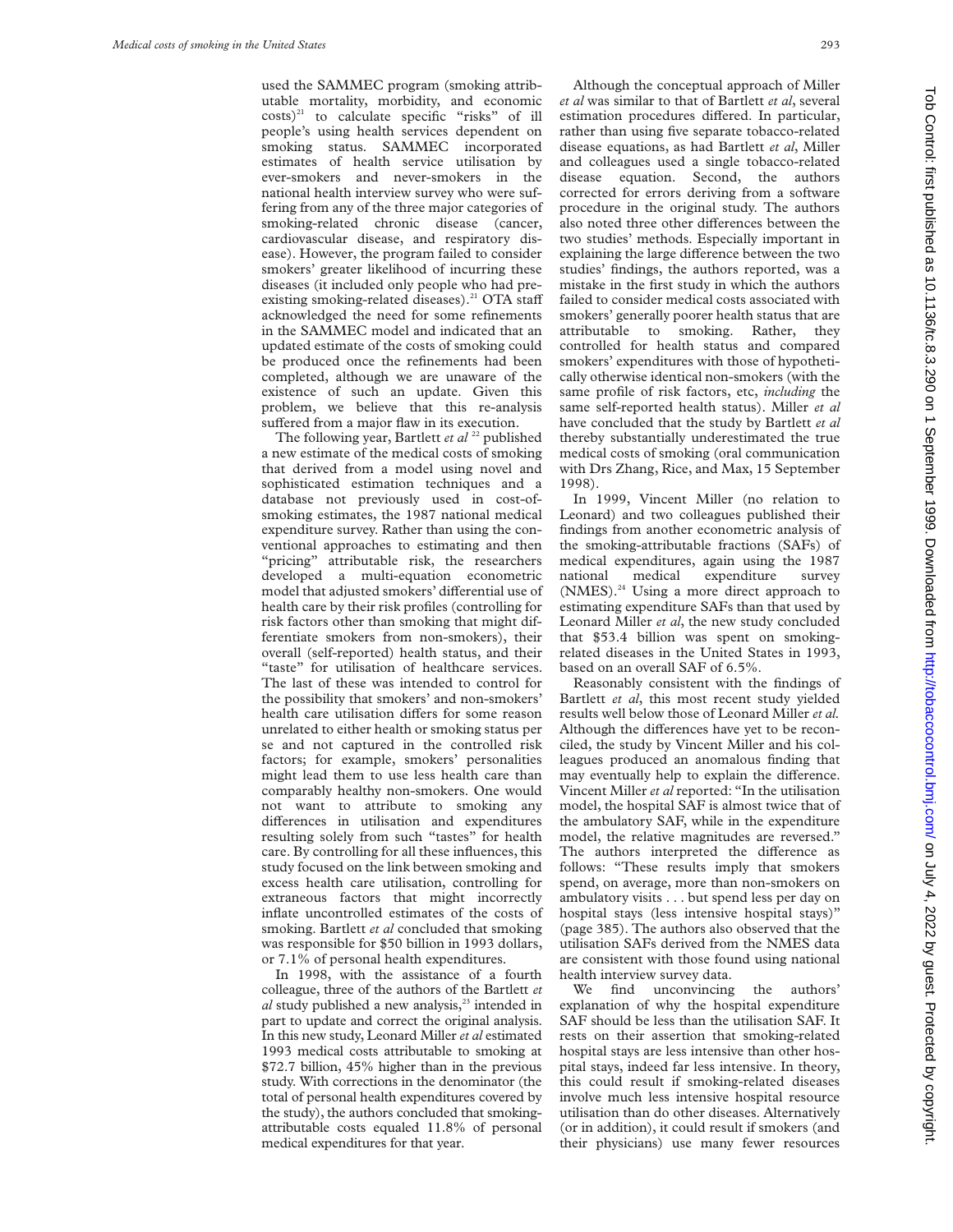during their hospitalisations than do nonsmokers for either smoking-related or other diseases, either because the smokers are less ill than the non-smokers or because they simply choose to use less care. To test the first hypothesis, using three different data sets we compared hospital cost per day for lung cancer and chronic obstructive pulmonary disease, two diseases caused primarily by smoking, with hospital cost per day for all causes. In each of the comparisons, the daily smoking-related hospitalisation costs exceeded the average for all hospital days (unpublished results available from authors on request). The second hypothesis is disproved by the NMES survey in which there is virtually no difference in daily hospital costs between smokers and non-smokers. Given these results, we see no reason to expect that utilisation SAFs should exceed expenditure SAFs, at least by such a wide margin. More complete appreciation of the findings of Vincent Miller *et al* must therefore await an explanation of this apparent inconsistency in SAFs.

#### INTERPRETING THE FINDINGS

In terms of their methodological approaches, the six reviewed studies group into two categories. The first three focus on the amount of disease caused by smoking for the principal smoking-related diseases, based on epidemiological criteria, and the amount of health care utilisation and expenditure associated with that disease burden. In contrast, the three more recent studies were all intended to estimate smokers' total excess expenditures over those of non-smokers, including the major smokingrelated diseases and other smokingattributable costs, with variations in the methods for comparing smokers' and non-smokers' expenditures (discussed below).

Logically, one can read the results in table 2 as suggesting a strong consensus that smoking accounts for something between 6 and 8% of American medical costs, with the study by Leonard Miller *et al* <sup>23</sup> an outlier. As we discuss below, however, when one accounts for mistakes in Bartlett *et al*, <sup>22</sup> identified by the authors in their more recent work, $23$  the possible problem with the SAFs in the study by Vincent Miller *et al*, <sup>24</sup> and additional evidence from a related study, $10$  we find a distinct possibility that smoking-related expenditures attributable to other than the major smoking-related diseases may account for a significant increment to the percentage of total healthcare expenditures. That is, we read the evidence as implying that 6–8% may be an underestimate of the true total medical costs of smoking in the United States We emphasise, however, that before the 6–8% range should be considered an underestimate, additional empirical research will be needed.

The consistency of the findings in the first three studies<sup>6 13 20</sup> reflects similarities in perspective and basic methods, with each focusing on the three major categories of smoking-attributable disease. The relative consistency across epidemiological studies of findings about the major illness consequences of smoking<sup>18</sup> lends consistency to the estimates in the body of research on costs. Nevertheless, this consistency across epidemiological studies is far from perfect. The similarity of bottom-line findings in the Luce and Schweitzer and OTA studies actually masks rather different attributable risk fractions for the major smoking-related diseases, with Luce and Schweitzer crediting smoking with 20% of neoplasms, compared with 31% in the OTA study, 25% of circulatory diseases, compared with OTA's 15%, and 40% of respiratory illness, *v*ersus 24% for OTA. The lack of much difference in bottom-line cost estimates reflects the fact that these disease-specific differences largely negate each other.

Costing out the disease implications of smoking entails "pricing" medical treatment of those diseases, which draws heavily on the well-defined cost-of-illness (COI) literature. This literature owes a special debt of gratitude to the seminal work of Rice and her colleagues.16 17 Given Rice's involvement in COI estimation, it is hardly surprising to find her and close colleagues playing central roles in applying COI findings to a major behavioural cause of morbidity and mortality. These roles have extended beyond the most obvious one of authorship, as these individuals were involved in the review of the 1985 OTA analysis and in the development of methods used in OTA's 1993 update (the SAMMEC program).

The overlap in authorship and, in several studies, methods is not necessarily a source of concern, although it does recommend careful consideration of any systematic biases that might have become entrenched within the literature. Notable in the present literature, however, is the evolution and refinement of methods by authors immersed in the issue, culminating in the sophisticated econometric approaches embodied in the work of Bartlett *et al*, <sup>22</sup> Leonard Miller *et al*, <sup>23</sup> and Vincent Miller *et al* . 24

The findings from two analyses not included in our formal review, the revised OTA study prepared for Congressional testimony<sup>14</sup> and a 1992 paper by Hodgson,<sup>10</sup> give pause, however, for opposite reasons. The OTA update raises questions, given its extraordinarily low estimate of smoking-attributable costs, compared with the estimates in all of the other studies. As is demonstrated below, Hodgson's study, a life-cycle analysis of smoking-related medical expenditures, implied an extraordinarily high estimate (14%). A natural question is whether this results from the study's different methodological approach and purpose. We turn to that question after considering the validity, and hence implications, of the revised OTA analysis.

The methodological modification made by OTA, estimation of condition-specific attributable risk of health services utilisation, was clearly correct in concept. We question whether it was executed accurately, however. The smoking-attributable fractions used by OTA (found in table 10 of OTA's testimony) indicate, for example, that although smoking is responsible for about 50% of cancer deaths in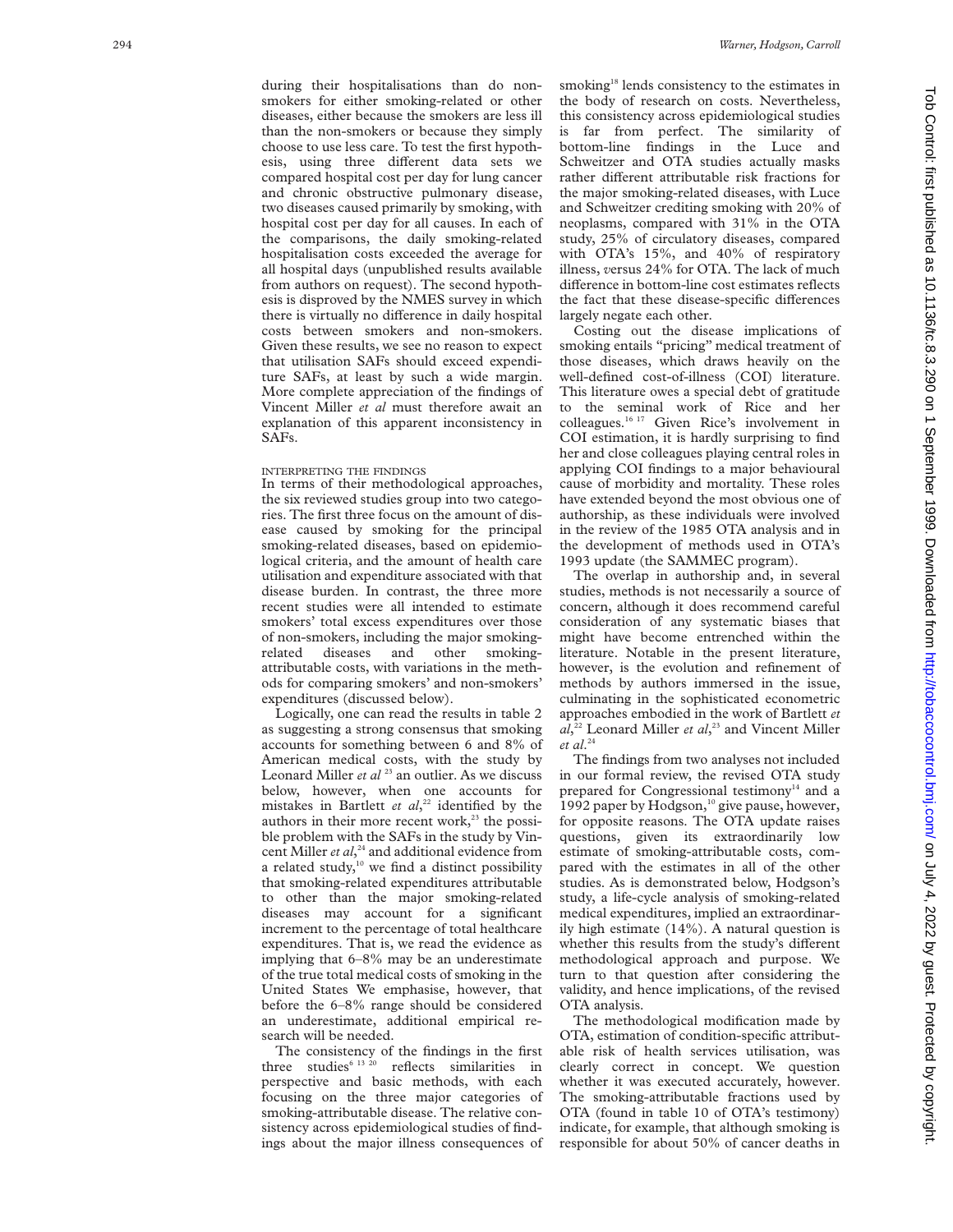men under age 65, 30% of circulatory disease deaths, and 23% of respiratory disease mortality, it accounts for only 9% of physician services. Similarly, for men 65 and older, smoking is deemed responsible for 41% of cancer mortality, 9% of circulatory disease deaths, and 28% of respiratory disease deaths; yet the estimated smoking-attributable fraction of medication costs is 5%. As one final example, for women under age 65, smoking is estimated to account for approximately a quarter of each of the three disease categories' deaths; yet the SAMMEC-indicated estimate for hospitalisation utilisation is 5%, with physician services utilisation estimated at 8%.

In virtually all cases, the smokingattributable direct cost fractions fall short of the smoking-attributable mortality fractions. Qualitatively, this is plausible. Smoking-related conditions may be more rapidly fatal, with fewer useful medical interventions available, than is the case for other diseases within these chronic disease categories. For example, compared with many other cancers, lung cancer has a relatively short duration until a high-probability death, and there is little that medical intervention can do to alter the eventual outcome. Conceivably, a higher proportion of smokers with heart disease die as a result of their illnesses than do non-smokers with heart disease, leaving more of the latter to consume healthcare services. On the other hand, however, some smoking-related conditions likely entail a great deal of medical care, such as emphysema.

Socioeconomic differences between smokers and non-smokers could also account for differences in health care utilisation, quite independent of health status. More affluent individuals may use more health services. In the United States, more affluent people are less likely to be smokers.

Another plausible explanation for the phenomenon lies in the fact that the respondents to the survey are not in nursing homes at the time they are surveyed. (The national health interview survey queries only members of the civilian non-institutionalised population.) If smokers are disproportionately represented in the institutionalised population, as seems plausible, their relative utilisation of healthcare services will be under-represented in the survey data. With the institutionalised a small fraction of the total population, this is likely to be a small effect. However, it could be significant with regard to hospital and nursing home stays.

We conclude, therefore, that it is quite possible, perhaps even likely, that the smokingattributable fractions of health care utilisation, as measured by SAMMEC, should be lower than the smoking-attributable fractions of mortality. However, the magnitudes of the differences, illustrated above, strike us as not plausible. This observation is supported by Rice *et al* <sup>20</sup> who report generally higher attributable fractions for health care utilisation than OTA. For example, for women under age 65, Rice *et al* find 30% of hospital days for neoplasms and circulatory and respiratory diseases attributed to smoking compared with only 5% by OTA. If this interpretation is correct, the implication is that, by calculating attributable risks among persons who were already suffering from any of the three major categories of smoking-related disease, the 1993 OTA analysis likely underestimated the medical costs of smoking for 1990. In contrast, based on their use of smoking-attributable mortality fractions to estimate health care utilisation, the earlier study by OTA may well have overestimated it.

From another perspective, however, the studies that relied on estimation of attributable risks based on "early" epidemiological studies might have been underestimating the cost of smoking. For example, the first OTA study<sup>13</sup> noted that the attributable risk of smoking might actually be considerably higher than the estimates produced from the American Cancer Society's cancer prevention study data, the source of OTA's mortality estimates, as smoking behaviours had changed considerably over the course of the century.<sup>18</sup> In particular, as the age of initiation of smoking declined, and as people began smoking more intensively—for example, more cigarettes per day—the risks might be expected to have increased. Covering the period 1959–65, the ACS study was picking up deaths among people born around the turn of the century. Many of them would have started smoking as young adults, often in their mid-20s to early-30s, rather than as teenagers. Particularly worthy of note were changes in smoking behaviour among women, for whom smoking was a very rare behaviour during the early part of the century, and hence smoking-related death a much less common phenomenon than at present. As such, in this dimension at least, the cost-of-smoking analyses that relied on the ACS data likely were underestimating the importance of smoking in mortality, and hence quite possibly in health care utilisation.

Data from the ACS's more recent cancer prevention study (CPS) II, covering 1982–86, confirm this suspicion.<sup>18</sup> The overall relative risk of death for currently smoking males rose from 1.80 to 2.34 from CPS I to CPS II; for females, the comparable figures were 1.23 to 1.90. For smoking's "marker" disease, lung cancer, the risks rose from 11.35 to 22.36 for men and 2.69 to 11.94 for women. Earlier, more intensive smoking greatly increased the risks of smoking for both sexes. Particularly worthy of note is that the generation of women dying from smoking during the mid-1980s, the time of CPS II, had smoking histories, and associated mortality outcomes, very similar to those of the men dying from smoking during the early 1960s, the era of CPS I. Specifically, the relative risks of death for all-causes and lung cancer for women in CPS II are virtually identical to those of men in CPS I.

Reliance on the earlier smoking mortality data likely contributed to an underestimation of the costs of smoking. Rice *et al* provide some support for this assessment, attributing 23% of expenditures for the three major diseases to smoking compared with 20% in the OTA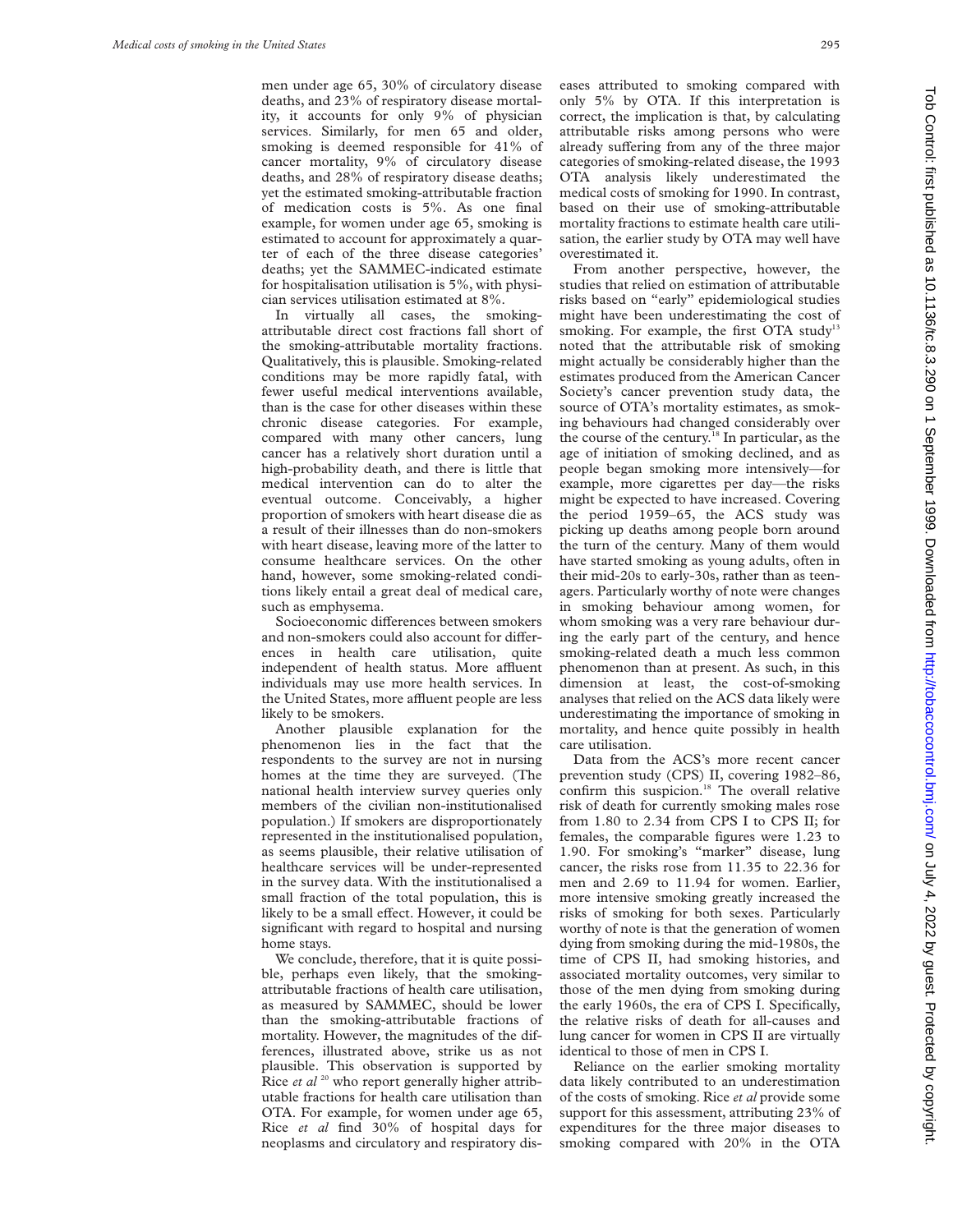analysis, accounting for 6.8% of public health expenditures versus 6% (table 2). Although it is beyond the scope of this review to determine how much these kinds of considerations might have influenced the estimates of the medical costs of smoking, we suspect that the net effect is modest. We also conclude that the findings presented in OTA's 1993 testimony, deriving from implausibly low healthcare utilisation fractions, are not credible.

Along with the more recent work of Leonard Miller and colleagues, $23$  Hodgson's study<sup>10</sup> poses a more significant challenge to the consensus finding that smoking-attributable costs fall in the range of 6–8% of personal health expenditures. The challenge is not "visible", however, in that Hodgson did not frame his results in the context of smoking's share of personal health expenditures. Hodgson focused not on a prevalence-based estimate of expenditures on medical care associated with smoking, but rather on an incidence-based examination of the future medical costs of smoking *and of not smoking*. This work was designed to address the controversial question of whether the longer lives of never-smokers generate healthcare costs that compensate for the higher annual costs of ever-smokers during their fewer number of years of life. The substance and implications of this controversy are discussed later in this paper.

Hodgson's paper also differs from the three reviewed papers that preceded its publication<sup>6 13 20</sup> for another important methodological reason. Rather than examining the smoking-attributable fractions of the costs of treating the major smoking-related diseases, Hodgson examined differences in all healthcare expenditures for smokers (current and former) and never smokers, the first such study to do so. This method has the virtue of capturing smoking-related expenditures that are missed by other studies that examine only the major smoking-related illnesses. As is discussed below, these additional smoking-related expenditures may be considerable. However, comparing the expenditures of ever-smokers and never-smokers introduces the risk of attributing excess medical expenditures to smoking that ought to be attributed to other risk factors correlated with smoking status. For example, it is well known that today's smokers are much more prone to risk-taking behaviour in general than are non-smokers.<sup>25</sup> They drink more alcohol, exercise less, and even drive closer to cars in front of them than do non-smokers. This is why Bartlett *et al*, <sup>22</sup> Leonard Miller *et al*, <sup>23</sup> and Vincent Miller *et al*<sup>24</sup> controlled for several other risk factors in their studies of 1993 costs. Hodgson acknowledged this concern, but observed that Manning *et al*<sup>7</sup> had concluded that controlling for other risk factors reduced the difference between smokers' and nonsmokers' medical costs by only 13%.

Despite the critical distinction in perspective, purpose, and method, Hodgson's study generated an estimate of the medical cost of smoking that can be compared reasonably directly with analyses using smokingattributable disease fractions and employing a

prevalence-based annual perspective. Specifically, he calculated the costs of smoking over the next five years by comparing the total healthcare costs of the existing mix of ever-smokers and never-smokers with the total costs that would have been realised had the entire population had the cost (and survival) profiles of the never-smokers only. Because five years does not represent a long enough time to begin to observe significantly larger numbers of (never-smoking) elderly, this net cost of smoking figure is quite comparable to the gross cost of smoking estimates produced in the other studies. Averaging over the five-year period, Hodgson's analysis implies annual medical expenditures of \$40.6 billion in undiscounted 1990 dollars. Adjusting this figure for the impact of other risk factors correlated with smoking status reported by Manning *et al*, smoking attributable expenditures equaled about 14% of the cost of hospital, physician, and nursing home services that Hodgson's analysis considered.

Why might all-cause smoking-attributable expenditure greatly exceed that associated only with the major smoking-related diseases? The answer reflects on the highly systemic effects of smoking and the secondary impacts existing smoking-related diseases have on health services utilisation and expenditures. First of all, smoking plays a role in the causation of multiple diseases not included among the "big three." A partial list, spanning a variety of organ systems, includes: skin conditions (psoriasis), orthopaedic problems (disc degeneration), musculoskeletal and connective tissue diseases (osteoporosis and osteoarthritis), diseases of the genitourinary system (impotence), vision problems (cataracts, macular degeneration, optic neuropathy), gastrointestinal conditions (ulcers, Crohn's disease), hearing loss, and oral problems (periodontal disease).<sup>26</sup> In terms of hospital utilisation, this sample of less publicised conditions accounts for a fifth as many inpatient days as neoplasms and circulatory and respiratory diseases.<sup>27</sup> Although clearly this role is not comparable to that of the "big three" diseases, since they account for the vast majority of smokingattributable mortality, equally clearly it adds to the expenditure burden properly attributable to smoking. None of the studies reviewed in this paper that predate the Hodgson analysis captured these smoking-produced costs.

Second, smoking plays a less well-known role in mediating the outcomes of other diseases and disease treatments that few people associate with smoking per se. Smokers with existing smoking-related diseases will be at higher risk of utilisation of services for non-smoking-related diseases. For example, people with chronic disease caused by smoking are more likely to be hospitalised and use other health services for non-smoking-related diseases because of the greater difficulty of managing these diseases. Once hospitalised, smoking-related comorbidities will make hospital stays longer and cause more medications and procedures to be used. Similarly, more time will be spent with the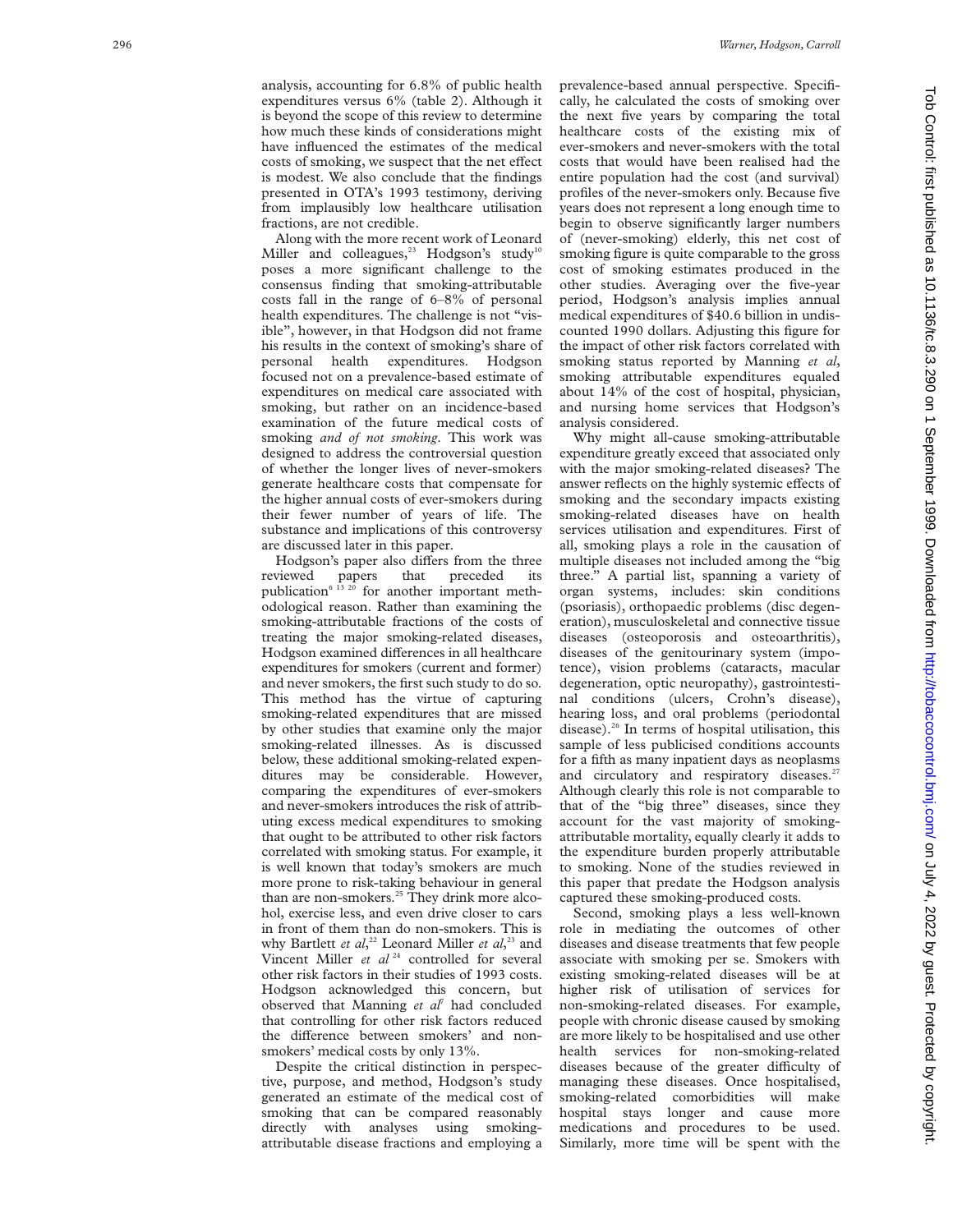patient in the doctor's office, and more tests and procedures may be required. To illustrate, although analysis documenting this for smoking-related conditions has not been undertaken, the impact of secondary diabetes on health expenditures has been evaluated and found to be significant.<sup>28-30</sup> Hospital inpatients have 2.5 times as many secondary as primary diagnoses for neoplasms, cardiovascular disease, and respiratory disease.<sup>27</sup> If 23% of secondary diagnoses are due to smoking (as reported by Rice et al<sup>20</sup>) and add one day to the average length of stay, or its equivalent in other costs of inpatient care, expenditures for hospital care attributed to smoking increase by 40%. Although the exact quantitative association is unknown, we expect smoking-related diseases also increase the amount of health care required for unrelated conditions.

As a final illustration, compared with non-smokers, smokers have worse outcomes and longer recovery periods (often entailing longer hospitalisations) for surgeries unrelated to smoking per se.<sup>26</sup> Smoking-related conditions require that additional resources be expended for unrelated diseases in a variety of ways. Clearly, all such excess medical expenditures are smoking-related and ought to be counted in assessing smoking-attributable healthcare costs.

For these reasons, Hodgson's analysis is consistent with the view that the studies that find smoking's contribution to medical care costs ranging from 6–8% may have underestimated the contribution, possibly considerably. One should not conclude from this single analysis that smoking accounts for 14% of healthcare expenditures. The principal lesson of this work, rather, is that the 6–8% figure deriving from five of the six studies reviewed in this paper may represent a lower bound, rather than a central tendency. It may well be a plausible estimate of the medical costs attributable to the three leading smoking-related diseases. Hodgson's estimate of 14% might reasonably be considered an upper bound on smoking's total contribution to healthcare costs. The proximity of the estimate of Leonard Miller *et al*—11.8%—lends support to the notion that the aggregate medical expenditure burden of smoking may exceed the 6–8% range by quite a bit, although the recent finding of Vincent Miller *et al*—6.5% recommends caution.

Further research will be needed to hone in on a more precise estimate. The contribution of the more recent studies is to suggest improvements in estimation techniques that should permit a more accurate assessment of the real medical costs of smoking. Note, however, that even an analysis that incorporates all of these insights will not necessarily capture all such costs. Notably, no study performed to date has included medical expenditures attributable to diseases caused or exacerbated by environmental tobacco smoke (ETS) exposure. If recent estimates of the disease and mortality burden of ETS are accurate,<sup>31</sup> ETS-related healthcare costs could increase the share of health expenditures attributable to smoking by as much as a percentage point.

#### **Relevance of American analyses to the costs of smoking in other countries**

Analysts have undertaken cost-of-smoking studies in several countries, although few countries boast more than one such published study, and these are found almost exclusively in Western developed nations, such as Canada.32–34 Analyses of the medical costs of smoking in developing countries are particularly scarce,<sup>35</sup> with recent work in China constituting an important exception to the rule.36 37 Given this dearth of empirical evidence elsewhere, it seems particularly important to determine what lessons can be drawn from the American experience with this form of analysis.

The basic methodological approach used in the first three American studies<sup> $61320$ </sup> is highly similar to that which has been used in other countries. One might suspect, with some justification, that this results from analysts mimicking the approach of colleagues in other countries. In part, however, it simply follows directly from the inherent logic of the dominant methodology: to perform such analysis, the analyst typically estimates the amount of illness attributable to tobacco, usually focusing on the major smoking-disease relationships, and then values the medical treatment that would be afforded victims of such diseases. Alternatively, the analyst examines disease-specific healthcare utilisation directly, and then values it. That this method misses some potentially important costs of smoking has not, to our knowledge, been considered elsewhere. We anticipate that the recent contributions to the American literature, $2^{2-24}$  refocusing the analysis on healthcare expenditure differences between smokers and non-smokers, eventually will become the norm in cost-of-smoking analyses in countries throughout the world.

The same methodology will not produce the same quantitative outcomes in different countries, reflecting three country-specific factors that strongly influence the estimates.

- Differences in the amount of tobacco-related disease. These will result from at least five characteristics that vary across nations:
	- a country's history of tobacco use, including the nature of use, such as smoking versus chewing, age of initiation, intensity of use—for example, cigarettes per day likely to be relatively low in a poor country, and length of period of intense use, such as how long consumers have been heavy smokers, typically a relatively brief period in a poorer nation;
	- the age structure of the country's population, with older populations more subject to tobacco-related disease (controlling for tobacco use);
	- competing causes of disease within the population, with countries subject to more deaths from other causes prior to age 60 less likely to experience a large burden of tobacco-produced (and other chronic) disease mortality;
- the presence and effects of infectious and environmental co-factors in disease;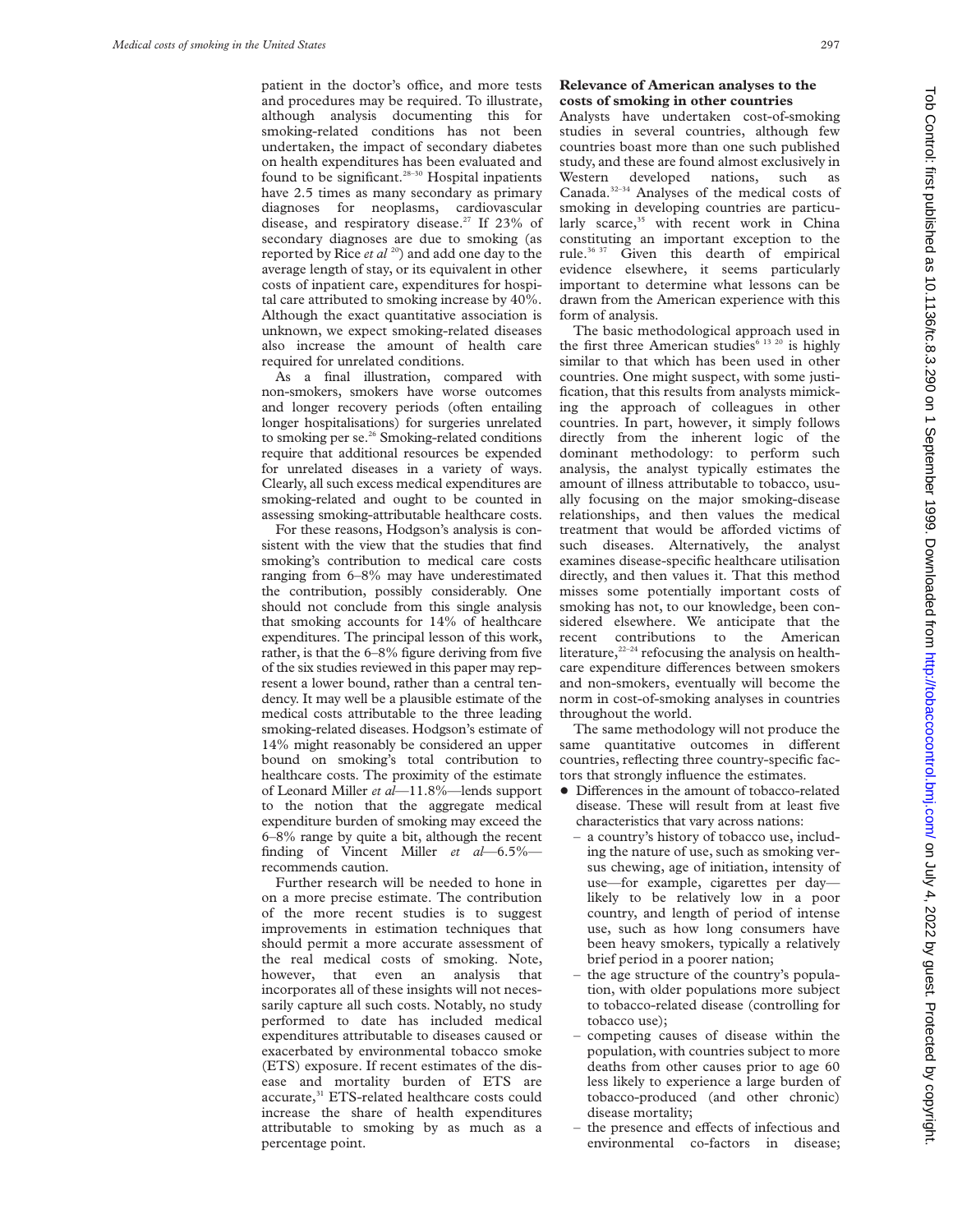tobacco use amplifies the outcomes of many common risk factors and diseases and vice versa; for example, death rates due to tuberculosis are two to three times higher in smokers than in non-smokers; asbestos exposure and smoking interact to cause lung cancer and other pulmonary diseases; and chronic obstructive lung disease in smokers and non-smokers is exacerbated in populations exposed to high levels of indoor air pollution, as in China where people burn charcoal in their homes for cooking and heating and where smoking by men is commonplace<sup>18 38</sup>;

- possible variations in the extent of the disease-causing properties of tobacco use across the different societies reflecting, for example, the specific blend of tobaccos consumed or the construction of cigarettes (the depth of inhalation they permit or encourage, etc).
- Differences in how often, and how aggressively, various disease conditions are treated. On average, smoking-related diseases may be less likely to be treated, especially aggressively, in a developing country than in a developed one. This could reflect a mix of philosophical and cultural differences in approaches to health care, and access to care issues related to the differential availability of healthcare facilities and financial access to services.
- Differences in the costs of such treatments and in their effectiveness. Again on average, treatments in poor countries may be less effective and less expensive than in affluent nations. (This will affect the share of health expenditures attributable to smoking differentially only if the relationship between costs and effectiveness for tobacco-related diseases and other illnesses varies from one country to another, as seems likely.)

These differences have particularly important implications for developing nations. In general, they imply that medical expenditures attributable to tobacco will increase, in many instances dramatically, as their regular tobacco use histories expand and as chronic disease health care becomes more effective, more accessible, and more expensive. Note that the conclusion that costs will grow will hold even in poorer countries that already have reasonably long histories of high prevalence of tobacco use, because the intensity of use in such countries is typically quite low while most of the population is mired in poverty. Historically, as they have moved from poverty toward affluence, nations have always experienced expanded daily tobacco consumption, with the consequent adverse implications for health.

Regardless of the precise comparability of the findings from one country to another (and among studies within individual countries), it is important to emphasise that the essential "bottom line" of all medical cost-of-smoking studies to date has been identical: in addition (and due) to causing alarming amounts of illness and death, tobacco use is responsible for a significant fraction of each studied nation's healthcare expenditures.

### **Net** *v* **gross costs of smoking-related medical care**

Precisely because smoking claims the lives of so many of its consumers, it has the seemingly perverse economic "benefit" of avoiding some healthcare costs by reducing the number of years during which people consume medical care. The implication is that the *net* medical cost of tobacco use—the increased costs of health care during smokers' lives, adjusted by the reduction in their non-smoking-related old-age healthcare costs due to their premature deaths—is almost certainly less than its *gross* cost; as noted above, however, the latter is what most analysts estimate.

The issue of the net *v* gross cost of tobaccorelated medical care was first raised in 1983 in a study by two Swiss economists, Leu and Schaub. <sup>8</sup> These authors simulated the medical cost history of Swiss men with and without cigarette smoking, concluding that the extra years of costs experienced by the longer-lived no-smoking cohort approximately balanced out the higher costs during each year of the smokers' (shortened) lives. A decade later, Hodgson<sup>10</sup> concluded that ever-smokers (current and former smokers) cost more in terms of lifetime medical expenditures than never-smokers; in this study, the higher annual costs of smokers outweighed the extra years lived by never-smokers. Hodgson also raised the prospect that smokers might even consume more healthcare resources during their years as senior citizens (65 and older), as they experience much more illness than neversmokers during these old-age years, even though the never-smokers live longer.

The most recent relevant study, an examination of the net medical costs of smoking in Finland,<sup>39</sup> has accentuated growing interest in the gross  $v$  net cost debate.<sup>40</sup> Once merely a debating tool, medical cost estimates are becoming increasingly important in policy and legal matters. As noted at the beginning of this paper, most of the American states sued the tobacco industry to recover publicly funded expenditures devoted to the care of the poor non-elderly made ill by cigarette smoking. The states based their requests for damages on estimates of the gross medical costs of smoking. Several American cities filed suits of their own, as have private sector organisations. The federal government announced its intention to sue to recover its smoking-related Medicare costs. Similar suits are being contemplated, and in some instances have already been filed, in numerous countries around the world.

Economists working for the tobacco industry have argued that, if one accepts that smoking causes disease and premature death (a proposition they often do not acknowledge directly), one must incorporate the offsetting "benefit" of earlier deaths due to smoking to determine the true cost to the states.<sup>41</sup> In the specific case of Medicaid, the principal programme in the United States supporting publicly funded care for the non-elderly poor, it seems unlikely that the earlier deaths would have a large impact on Medicaid spending on health care, simply because the programme's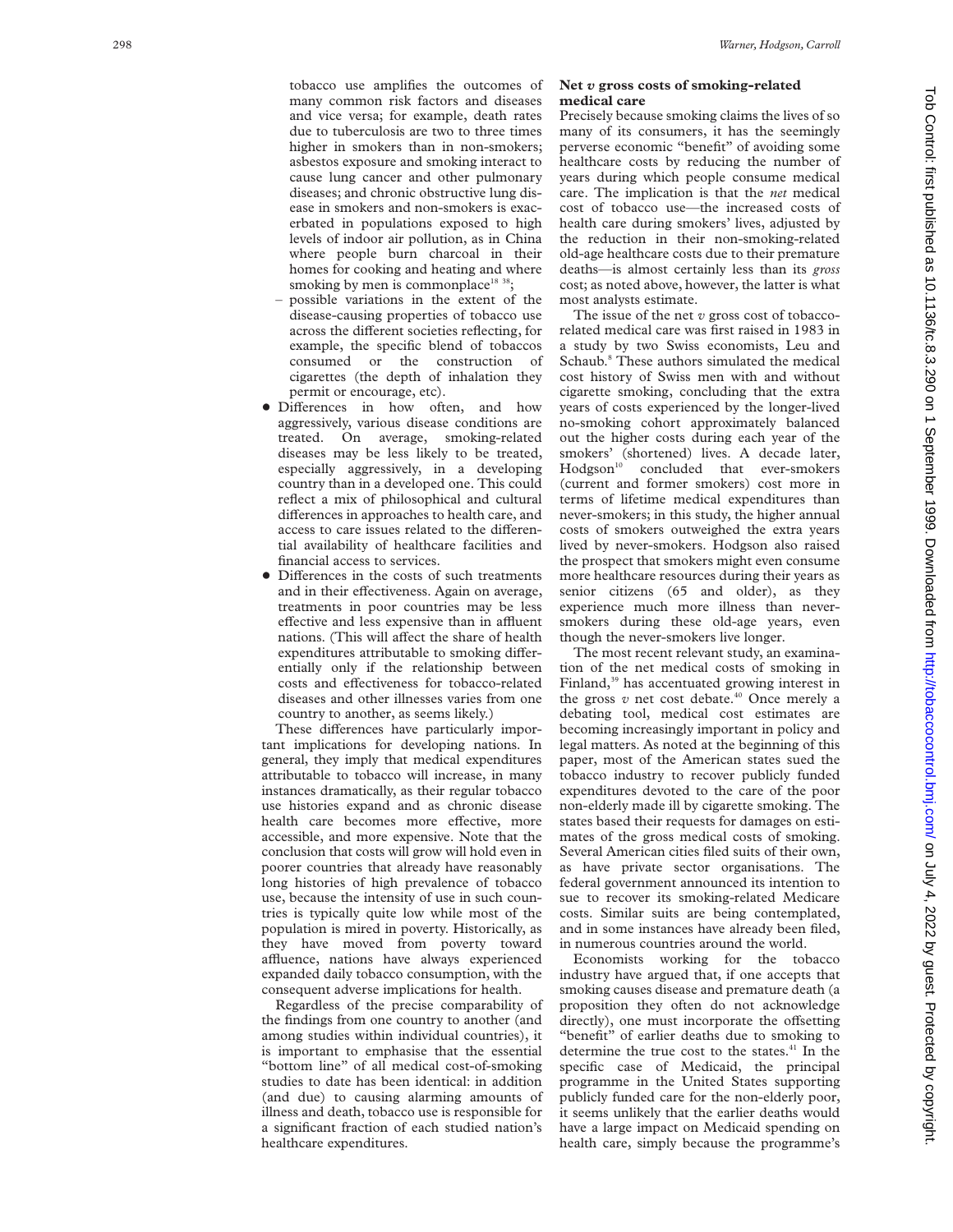beneficiaries are chiefly young and middleaged people; the elderly are covered by Medicare, a federal government programme. However, Medicaid is also responsible for the nursing home costs of the indigent, including the elderly. Whether smoking imposes more or fewer financial obligations on the states in this domain is unknown. Presumably, by killing their consumers early, cigarettes reduce the number of people eligible for nursing home care. On the other hand, smokers who survive beyond 65 are sicker, on average, and hence more in need of nursing home care.

Tobacco control proponents in the United States, including many of the state attorneys general responsible for filing the Medicaid lawsuits, have dismissed the argument that one should consider the later medical costs of nonsmokers as an "excess" "cost" of not smoking. Some observers rightly point out that if one thought this way systematically, there would be no point in ever trying to solve any health problem that afflicts primarily the elderly; the economic "ideal" under this scenario would be to keep people healthy until they retire and then eliminate them. The concept places no value at all on life per se, in striking contrast to the value implicit in the behaviour of virtually all societies, which willingly expend resources to prolong healthy life well into the retirement years. (Note that if one's objective were to minimise a nation's healthcare costs, the solution would have nothing to do with smoking. It would be simple, if far more radical: prohibit the provision of all health care!)

The observation that societies value life well beyond the medical expenditures used to sustain it is undoubtedly correct. At the same time, the cost-of-tobacco argument rests on the premise that, quite independent of the health consequences of tobacco use or of the inherent value of life, tobacco is imposing a financial burden on the society. If the objective is to understand the true burdens associated with tobacco, it is vital that we distinguish the human and financial costs, and recognise that the latter must be fairly assessed for the purpose at hand. If the issue is how much of a financial burden tobacco imposes on a society, then one ought to examine the net costs, and not only the gross costs. At the same time, however, one ought to include as a benefit of non-smoking all contributions to funding the health care system made by non-smokers in their extra years of life. Furthermore, to put the issue of net versus gross costs into perspective, one should divide costs by the number of health system beneficiaries and, ideally, age-adjust. Regardless of their conclusions about the total net costs of smoking, all studies would find that the age-adjusted medical costs *per capita* are significantly lower without smoking than with it. Again, this is something that is rarely even mentioned in the literature published to date.

Each measure of the healthcare financial burden of tobacco—the gross and net medical care cost—has meaning and appropriate uses in the right context. The gross cost, the standard measure, is an accurate gauge of how much of its healthcare resources a country devotes to treating diseases produced by tobacco. That a country might prefer to devote these resources to alternative purposes, including additional health services for a longer-lived population of senior citizens, is perfectly sensible and legitimate. As such, estimation and dissemination of the gross cost are themselves informative and useful activities.

Adjusted to reflect contributions to the health care system in non-smokers' additional years of life (never done to date), the net cost would be the correct concept for assessing how much of a fiscal burden smoking places on a nation's health care system *on balance*, that is, considering its direct creation of disease and its consequent reduction in the population of the elderly. If the question of interest is exclusively how much greater a nation's healthcare expenditures are with smoking compared with the absence of smoking, the net measure is the logically correct one. One may question, however, why one would be interested in such a number devoid of the denominator of the number of people served or of the better health their expenditures buy.

#### **Conclusion**

The peer-reviewed literature on the medical costs of smoking in the United States indicates that at least 6–8% of annual personal health expenditures in the United States, and quite possibly considerably more, is devoted to treating diseases caused by smoking. The 6–8% figure represents a solid estimate of expenditures directly related to smoking's three most important disease causes of death, lung cancer, heart disease, and chronic obstructive pulmonary disease. Although technical analytical problems remain to be ironed out, the three most recent analyses reviewed in this paper<sup>22–24</sup> suggest the means by which a more complete accounting of smoking's costs can be assessed. New research should incorporate the extra smoking-related costs of conditions affected by, but not generally recognised as caused by smoking, as well as medical expenditures on disease resulting from exposure to environmental tobacco smoke.

As smoking causes close to a fifth of all deaths in the United States, at first glance one might expect that smoking would account for a percentage of healthcare costs close to its share of deaths. That it almost certainly does not reflects the obvious fact that medical care is devoted to much in addition to death care and care for conditions potentially leading to death, including birth, paediatric care, primary and preventive care for adults, treatment of acute, non-fatal conditions ranging from broken bones to bacterial infections, and treatment of chronic but non-fatal conditions such as arthritis.

In other countries, the share of expenditures attributable to treating tobacco-related disease will differ. In all cases, however, it too is probably quite substantial. In developing countries, that share seems likely to grow over the next several decades, as these countries acquire longer histories of tobacco use and as the